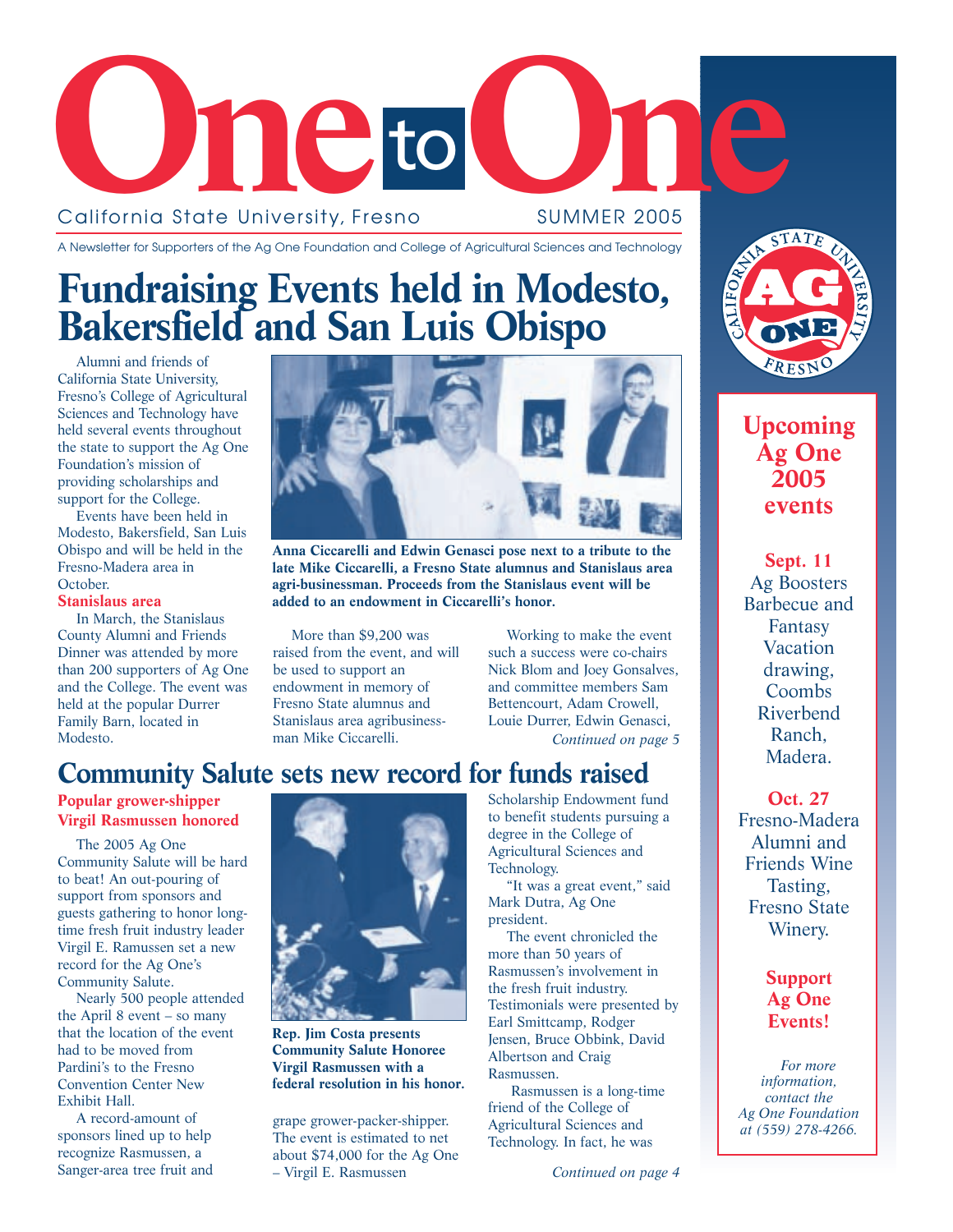# from the **president**

Wow! The 2004/05 academic year just finished with a bang, as the College of Agricultural Sciences and Technology held its Convocation on May 20 and Commencement Ceremonies were concluded on May 21.

This year is also over half

#### way complete for the current Ag One members, and all of our successful *Mark Dutra Ag One Foundation President*

springtime activities are now



behind us. In the last *One-to-One*, you read about the many upcoming events and the opportunities for members and nonmembers to *Continued on page 3*

# **from the dean**

Greetings from the College of Agricultural Sciences & Technology! Another academic year has come and gone. We were all having so much fun and/or working so hard that the year flew by in record time. I want to focus on something very, very special that just happened this spring at commencement time.

Every year Fresno State recognizes the top undergraduate and graduate student in each college – they are presented the Dean's Medalists. The President selects from these individuals the President's Medalists, the highest honor a student can receive. This year, Neil Gibson was selected by President Welty as the top undergraduate student. Neil graduated with a degree in Ag Business.

*Daniel Bartell Dean, College of Agricultural Sciences and Technology*

Additionally, Laurel May, a graduate student in Plant Science

was selected as the outstanding graduate student. Then to top it off, the university-wide award for an undergraduate student given by the Division of Student Affairs was awarded to Molly Fagundes, an Ag Education major. Bottom line, students from our college swept all three of the university's top honors. Wow!

As an aside, Neil was accepted at John Hopkins University. Laurel has joined the USDA and Molly was selected to participate in the Ford Motor Company



Congressional Hispanic Leadership Institute program (for people of Hispanic and Portuguese heritage).

A lot of credit goes to the faculty and staff that helped mentor and guide these students (as well as all of our graduates) during their Fresno State experience.

After such a historic day at commencement, its time to look back and reflect on all that was accomplished this year, by our faculty, staff and students. It was a great year. Before we know it, we will soon shift gears and look ahead to the arrival of the class of 2009.

## from the director

It's that time of the year when graduates are beginning a new chapter in their lives. Whether it's the college graduate who is embarking on a first job and pursuing a career or the high school graduate who has made the decision to pursue a higher education, you play an important role in these student's lives. Many of these dreams are possible because of the private support and volunteer time provided by you and others like you.

*Alcidia Freitas Gomes Executive Director / College Development Director*

> Ag One is very fortunate to have gained your confidence and support of thousands of students over the years. In fact, it has been with your help that some 2,400 students have been awarded \$1.5 million in scholarships and grants. Additionally, the \$1



million endowment dream of the Ag One founders in 1979 is now more than a \$4.5 million reality

(and growing). You have made all of this possible! If you would like to be more involved with Ag One's efforts, we will be happy to find ways to accomplish your dreams of support to future generations of students.

#### **2005 AG ONE DIRECTORS Doug Benik** Dalena/Penrose & Associates Fresno **Hal Bolen II** Bolen, Fransen & Russell, Fresno **Ann Bridges** Citigroup Global Investments-Agri Finance, Fresno *Treasurer*

**Fermin Campos** Campos Bros., Inc., Caruthers **Curt Covington** Valley Independent Bank, Fresno **Jerry DiBuduo** Ballantine Produce Co.,

Fresno **Mark Dutra** Paul Reinhart, Inc., Fresno *President* **Daniel Errotabere** Errotabere Ranches, Riverdale **Linda Glassman** Britz Fertilizers, Inc., Fresno **R. Todd Henry** Gold Coast Pistachios, Fresno **Liz Hudson** Hudson Farms, Sanger **Randy Miles** Western Farm Services, Madera **Karen Morais** Baker, Peterson & Franklin, Fresno

**Kirk Mouser, Jr.** Paramount Farms, Lost Hills **Pat V. Ricchiuti** P R Farms, Clovis

**Paul Rollin** Sweet Haven Dairy, Riverdale

**Rod Stark** Kingsburg Land Bank, Kingsburg

**Cristel Tufenkjian** Kings River Conservation District, Fresno *Secretary*

**Tim Vaux** Dupont, Fresno *Vice President*

**Chuck Ware** Wilbur-Ellis, Madera **Gary Wiens** PG&E, Fresno **Sarah Clark Woolf**

Fresno **STAFF Daniel P. Bartell**

*Dean*, College of Agricultural Sciences and Technology **John Ganahl** *Legal Counsel*, Dowling, Aaron & Keeler, Fresno **Bob Glim** *Advisor* **Alcidia Freitas Gomes** *Executive Director/College Development Director* **Christy Melvold** *Program Coordinator* **Thomas L. Hunt, CPA** *Auditor*, Thomas L. Hunt & Co., Fresno **Harry Karle** *Advisor* **Margie Upton** *Administrative Assistant*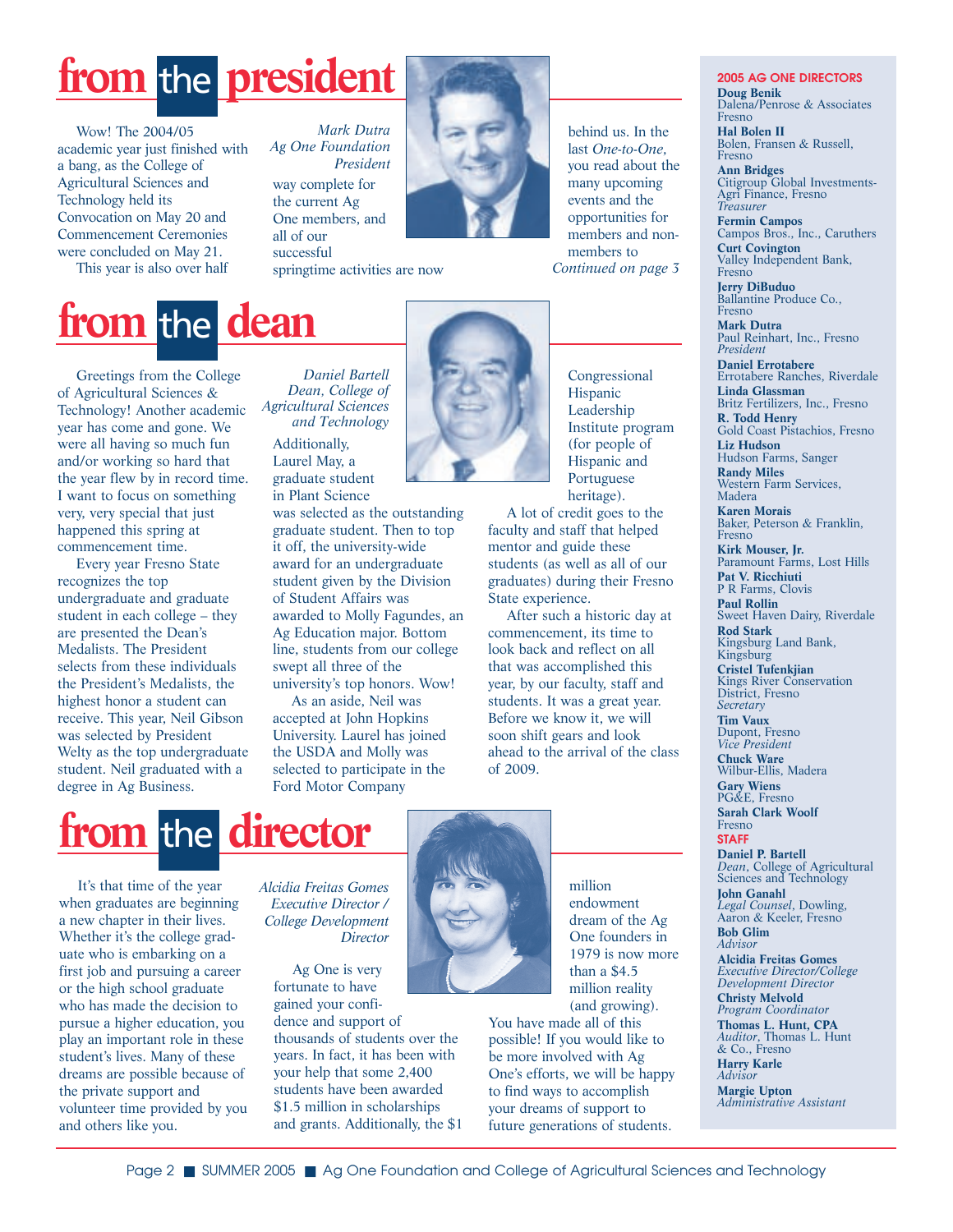## **Ag Boosters Barbecue tickets available for Sept. 11 event**

Tickets will be ready this month for the 28th annual Ag Boosters Barbecue, which will be held on Sunday, Sept. 11 from 4 to 8 p.m. at the Coombs Riverbend Ranch in Madera.

The annual industry event has been instrumental in raising funds for the Ag One Foundation at Fresno State and California Women for Agriculture (CWA). Over the past years, more than \$450,000 has been raised for Ag One and CWA from the annual fall event.

The event also features a live and silent auction, CWA's Country Store, cheese from Valley dairy processors and award-winning Fresno State sausage sampling, homemade desserts, a raffle and door prizes. In addition, the winner

### Fantasy Vacation offers five diverse travel choices

An Alaska cruise, seven days on Kauai, tour of Italy, Spain or Ireland. Wherever your travel desire takes you, that wish may be fulfilled if you win this year's Ag One Fantasy Vacation package.

The lucky ticket holder for the Ag One Fantasy Vacation Raffle will have a choice of travel packages from among the following:

• Alaska Cruise – a seven-day cruise sailing from Seattle and stopping at Juneau, Skagway, Tracy Arm

will be drawn for the Ag One "Fantasy Vacation" raffle, featuring a choice of five special destinations including Alaska,

Glaciers, Ketchikan and Victoria.

• Spain – an 11-day regional trip taking in Madrid, Barcelona, Seville and the beautiful Costa del Sol.

• Hawaii – A seven-day stay in Kauai at the Hyatt Regency, enjoying the lagoon, spa, golf and beautiful sunsets.

• Italy – a nine-day trip to Rome, Venice, and Florence, visiting the Vatican Museum and Sistine Chapel and a gondola ride through Venice, and more!

• Focus on Ireland – Enjoy eight days taking in the beauty of

Spain, Hawaii, Italy and Ireland.

Barbecue tickets cost \$50 per person with a table of 10

**Receiving first place honors were, from left, Kent Stark, Bob Homen, Rod DeLuca, and**

**Bart Lamanuzzi.**



Fantasy Vacation will have one year to book the trip, or her or she can receive a cash prize equal to half of the value of the trip, plus the \$1,000 that goes to the winner.

Sales will be limited to 2,000 tickets at \$25 each, or 5 for \$100. For tickets, contact any Ag One Board member or call (559) 278-4266.

available for \$450. Tickets can be purchased from the Ag One Foundation office at (559) 278- 4266.



**The Hatchet Award went to, from left, Larry Odell, Norman Jensen and Stephen Spangler. Not pictured is Rick Barnett.**

### **Turf Day '05 hits another hole-in-one for scholarships**

More than 105 golfers teedoff at the 34th Annual Turf Day Golf Classic held May 6 at the Madera Golf and Country Club.

Turf Day Committee Chairmen Randy Miles and Chuck Ware reported that 61 sponsors helped make the tournament a success and raised over \$7,400.

The Turf Day Golf Classic began in 1970 as a means of drawing plant science department alumni back to the university for fun and fellowship. Since 1994, the event has been open to alumni and friends from the entire College of Agricultural Sciences and Technology.

## From the President

### *Continued from page 2*

become involved with Ag One throughout the spring. Because of your involvement, all of our spring activities were successful and allowed many of us to become re-acquainted with old friends and alumni, and to make new acquaintances.

Common Threads and the Community Salute are two of my favorite Ag One events. The Common Threads program honored five terrific women for their long service to agriculture and their communities.

This spring also brought us the Community Salute

honoring Virgil Rasmussen, president of Ballantine Produce Co. This year's event held April 8 was a huge success, celebrating his lifetime commitment and contribution to the tree fruit and grape industries, the College of Agricultural Sciences and Technology and our community. Through the success of the sponsors and attendees, this year's salute raised \$74,000 for the scholarship endowment.

The regional events held in Modesto and Bakersfield provided local residents an opportunity to meet with faculty, Ag One members,

supporters and future Fresno State students, while raising monies to fund scholarships. The 2005 Turf Day golf tournament was a resounding success again this year with many golfers participating and enjoying the great day on the course.

Ag One board members annually host a reception for the students and their families prior to the College's Convocation. Many Ag One scholarship recipients and their parents expressed their gratitude for the Ag One Foundation's scholarships and helping them through college.

This year's graduates were honored in many ways, but three Ag One scholarship recipients were recognized by President Welty. Dean Dan Bartell proudly acknowledges these deserving students in his column. I would like to congratulate Neil Gibson, Laurel L. May and Molly Fagundes – and all of the graduates on a job well done.

Be prepared to become involved this fall with the Ag Boosters Barbecue on Sept. 11 and the Fresno-Madera Wine Tasting in October. Hope to see you there.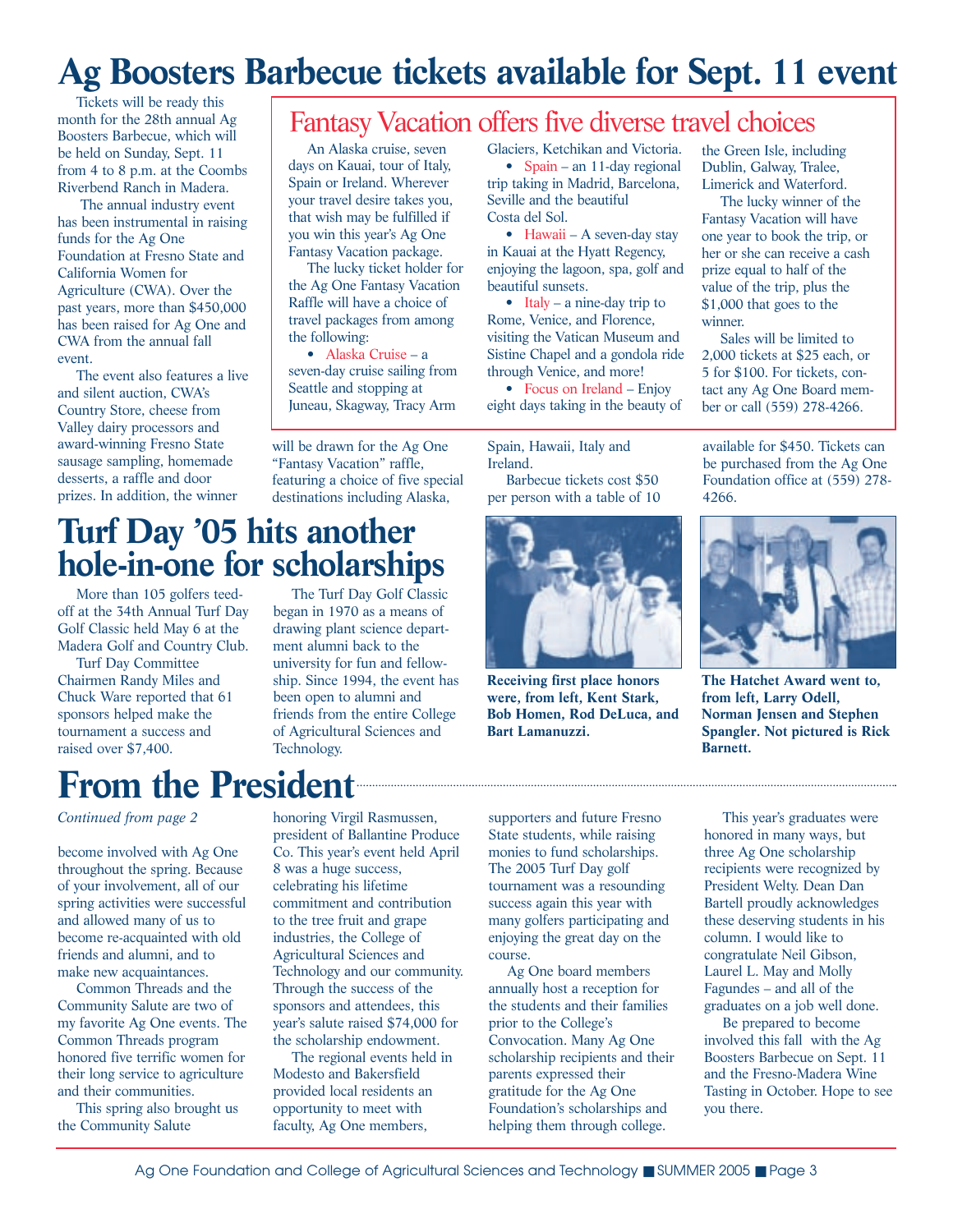## **Rasmussen honored at Community Salute**

*Continued from page 1*

instrumental in establishing the Ag One endowment fund, which stands at \$4.5 million today and has benefited some 2,400 students with over \$1.5 million in scholarships and grants over the past 26 years.

Serving as honorary chairs for the event was: David S. Albertson, of Ballantine Produce Company; Mark Dutra, Ag One Foundation 2005 president; Rodger B. Jensen, 1999 Community Salute honoree; Larry D. Layne, retired vice chairman, Sanwa Bank California; Bruce J. Obbink, retired president,





Smittcamp, of Wawona Orchards.

Ballantine Produce Co., of Reedley, served as the naming sponsor for the event.



**Long-time Ag One supporters Bruce Obbink and Bill Allison share a moment at the Community Salute.**



**Florence and Albert "Pete" Petersen attended the gala.**



**Honoree Virgil Rasmussen and his wife, Cathie.**



**Ag One President Mark Dutra welcomed the record crowd.**

### *Thank you to the following sponsors who helped make the Ag One 2005 Community Salute such a huge success*

**Naming Sponsor** Ballantine Produce Company **Extra Fancy Grade**  David and Judy Albertson Bank of the West Sun Valley Packing

**Earl Smittcamp was one of the honorary co-chairs of the event, honoring long-time fruit industry icon Virgil Rasmussen.**

**Fancy Grade**  Britz Fertilizers, Inc. Jerry and Carol DiBuduo Famous Software LLC Fruit Harvest, Inc. Maxco Supply Inc. Pardini's James G. Parker Insurance Pete P. Peters Earl and Muriel Smittcamp Wawona Packing Co.

#### **US #1 Grade**

Californa Grape and Tree Fruit League Calpine Containers, Inc. Dalena/Penrose & Assoc.

DiBuduo Fruit Company Family Tree Farms, Inc. Fowler Packing Company Giannini Packing Corp. The Giumarra Companies Margaret and Rodger Jensen Harold McClarty Moya Trucking Pacific Gas and Electric Company Rain and Hail LLC Slater Moffat Associates Specialty Bags, Inc. Spectrum Produce **Premium Grade** 

Baker, Peterson & Franklin Bank of America Mr. & Mrs. Frank Cabot M. Caratan, Inc. Mr. & Mrs. Bill Chandler Comerica Bank Denham Personnel Services David & Shelly Dever Mark and Lillian Dutra Enns Packing Co., Inc. Federal Land Bank of Kingsburg FMC Foodtech Frauenheim Farms Fresno Equipment Company Fruit World Nursery Gray Lift, Inc. Innovative Merchant Solutions Ito Packing Co., Inc./Craig Ito Kahn, Soares & Conway, LLP Larry and Elise Layne Fred and Maxine Machado Mainline Information Systems Richard and Julie Matoian Gary McKeighan Insurance Mr. & Mrs. Steve Menchinella Rick and Patsy Milton Morrison Insurance Assoc. ORBIS Container Services Palomate Packing Pandol Bros., Inc.

Pearson Realty– Dale Arthur and Gus Bonner Vincent E. Petrucci Plotkin, Rapoport & Nahmias P-R Farms Producers Dairy Foods Riolo Transportation, Inc. Rural Community Insurance Steve Ryan Rynn & Janowski, LLP Sagaser, Franson & Jones Simonian Fruit Company Craig Sorensen, Wagon Wheel Farms TKV Containers, Inc. Tri-Boro Fruit Co./Fazio Marketing Inc. Visalia Produce Sales Wes Pak Sales Wild Carter & Tipton Martin and Margaret **Zaninovich** *Plus many direct contributors*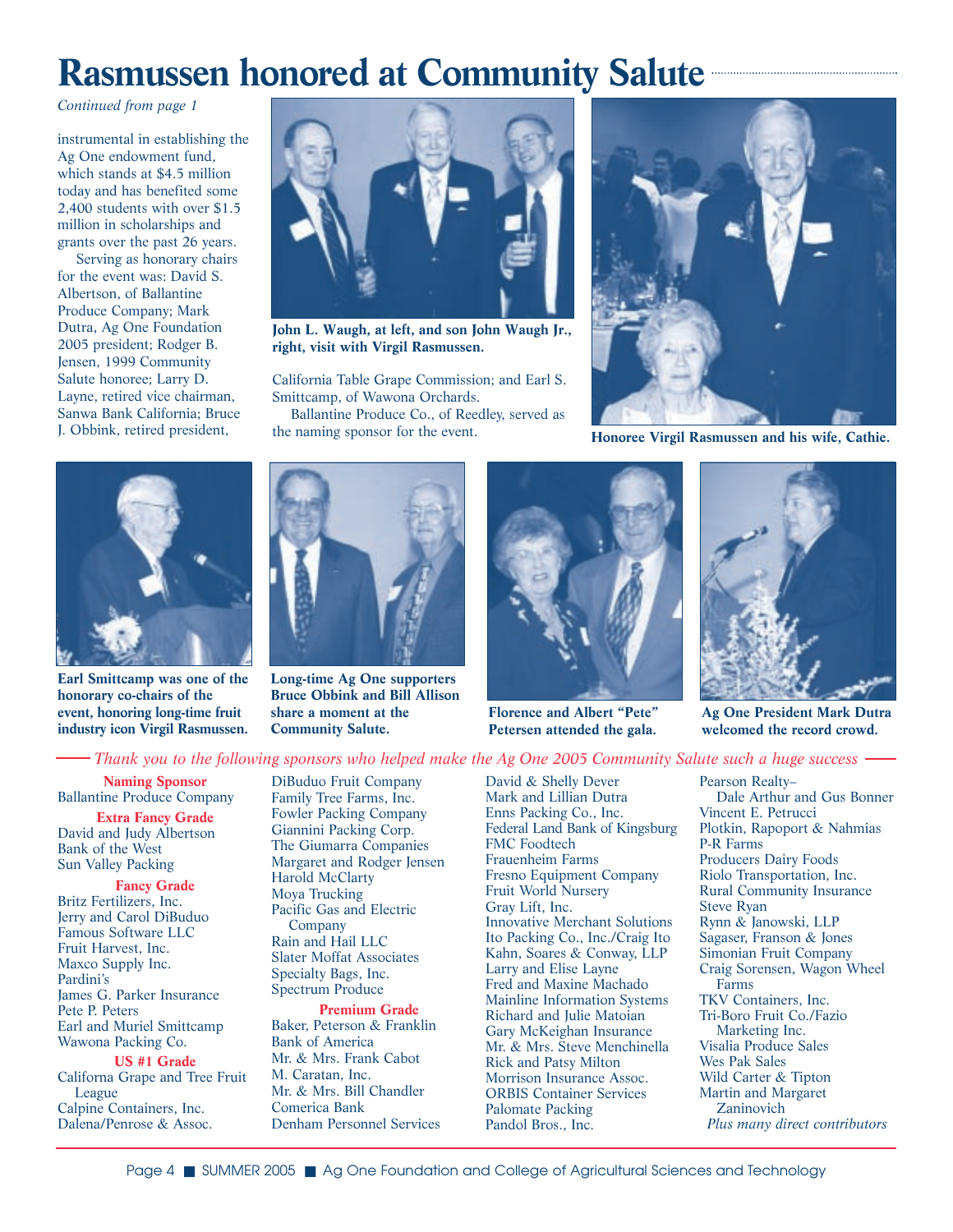

**Interim Associate Dean Dr. Bill Fasse, left, presents Brad Kroeker with an Ag One scholarship, accompanied by, at right, Brian Blackwell, chair of the Kern County Alumni and Friends Dinner, on April 28 in Bakersfield.** 

## **Fundraising Events**

*Continued from page 1*

Dave Graham, Jim Kamstra, Mel Lemos and Kristy Wagner.

### **Kern County area**

The 26th annual Ag One Kern County Alumni and Friends Dinner in Bakersfield in late-April provided the opportunity for more than 40 prospective Fresno State students to meet students and faculty, as well as learn about the supportive program of Ag One.

About 120 alumni and friends of the College of Agricultural Sciences and Technology gathered in Bakersfield on April 28 to network with local high school and junior college agricultural teachers and students. Fresno State's Ag Ambassadors and faculty, as well as some Ag One Directors visited with the potential students and provided helpful information about the college.

Proceeds from the event will help support the Ag One Carl and Barbara Fanucchi Endowment Fund – named after two active alumni. More than \$2,000 was added to the endowment, which was established in 1999.

Serving on the committee are Carl and Barbara Fanucchi, Joe Antongiovanni, Mike Antongiovanni, Brian Blackwell, Bill Duncan, John Etcheverry, Angelo Mazzei,

Kirk Mouser, Jean Phillimore and Craig Smith.

### **San Luis Obispo and Santa Barbara Region**

San Luis Obispo and Santa Barbara area alumni and friends were invited to a wine tasting social on Monday, June 20, at the Monday Club, in San Luis Obispo.

This annual event is held in conjunction with the California Agricultural Teachers Association conference, and featured Fresno State wines and sausage.

#### **Fresno–Madera Region**

The annual Fresno-Madera Alumni and Friends Wine Tasting will be held on Thursday, Oct. 27, and will once again feature awardwinning Fresno State wines served at the College's Winery and World Cooperage Barrel Room.

The date is later than in previous years to allow the winery to complete the grape crush season. The committee is busy planning the details, mark your calendar to save this date!

Efforts are underway to plan Ag One support activities in the Napa/ Sonoma and Merced/Mariposa areas. For information about any of these upcoming events, contact the Ag One office at (559)-278- 4266.



**Food and Nutrition Department Chair Sandy Witte, at left, and some of the Department's interns who were recognized at the Convocation are, from left Eileen Olmstead, Stacy Mele and Stephanie Brookshier. Joining them is Food and Nutrition Professor Mollie Smith, center.**

### Ag One congratulates graduates

On May 20, members of the Ag One Foundation Board of Directors bid a farewell and offered congratulations to the 2005 graduates from the College of Agricultural Sciences and Technology. The annual

Graduate Reception



**Ag One Directors Harry Karle, at left, and Chuck Ware participated in the Graduate Reception.** 

held prior to the College's convocation was well attended by graduates, their families, and faculty.



**Every moment was a Kodak moment at this year's Ag One Graduate Reception on May 20. Proud family members gathered with graduates and faculty to record this momentous occasion.**



**Assisting in the festivities were, from left, Ag One Directors Fermin Campos and Dan Errotabere, and Professor John Hagen.**